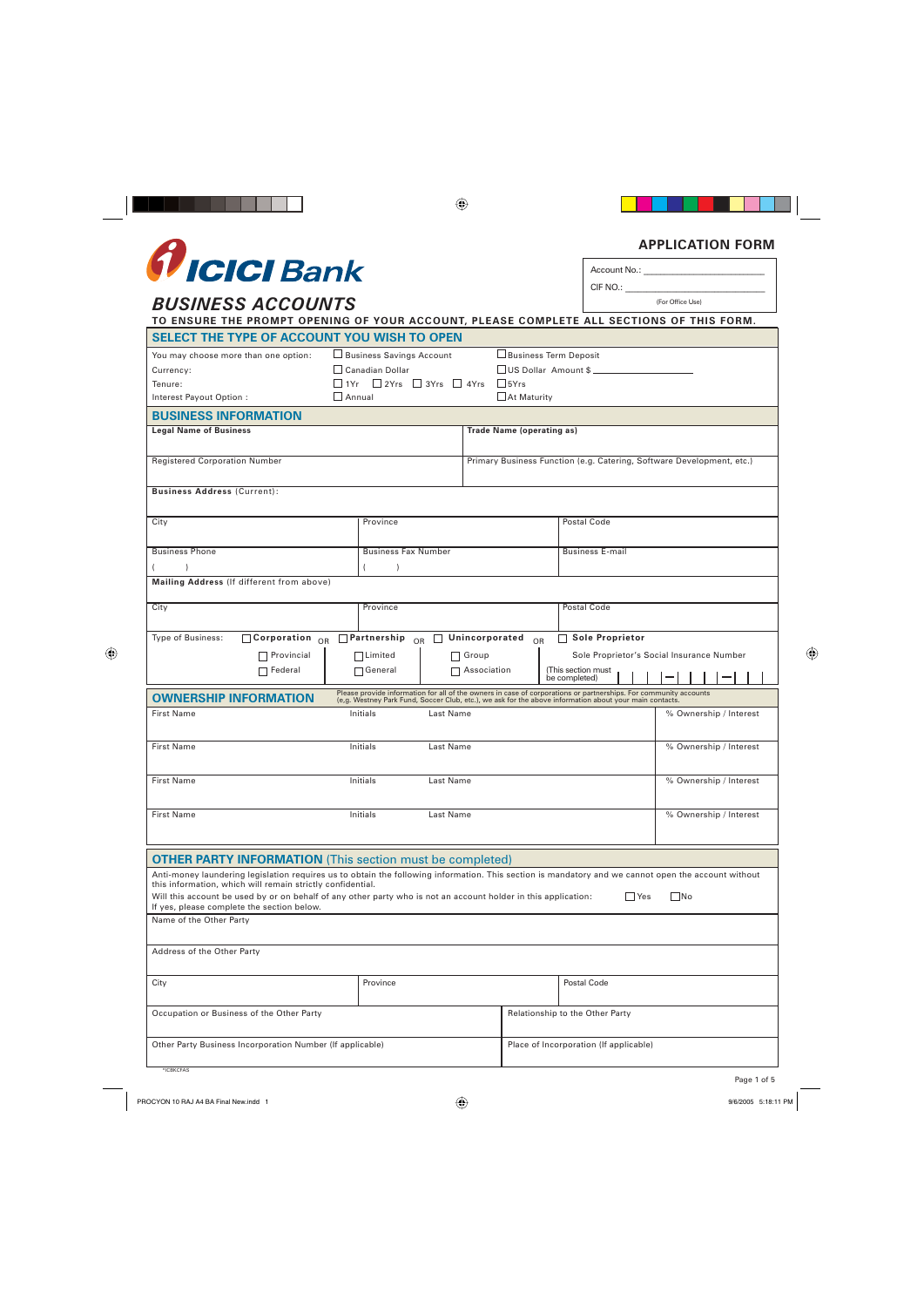#### **AUTHORIZED INDIVIDUALS APPLICATION FORM**

The Authorized person(s) identified on the *Authorized Individuals Application Form* will be the only individuals who can transact on this account. Please note that all businesses must complete the *Authorized Individuals Application Form* for each person named as such in the *Business Accounts Application Form*.

| <b>AUTHORIZED INDIVIDUAL #1</b>                                      |                                    |                                      | (The Individual will be the primary contact person on file for this account. In case of sole proprietor business, only<br>the sole proprietor is permitted to be an Authorized Individual in this account.) |                                          |  |  |
|----------------------------------------------------------------------|------------------------------------|--------------------------------------|-------------------------------------------------------------------------------------------------------------------------------------------------------------------------------------------------------------|------------------------------------------|--|--|
| $\Box$ Ms. $\Box$ Mrs.<br>$\Box$ Miss<br>$Mr$ .<br><b>First Name</b> | $\Box$ Other<br>Initial (optional) |                                      | Last Name                                                                                                                                                                                                   | Date of Birth<br>M<br><b>M</b><br>D      |  |  |
| Home Address (Current):                                              |                                    |                                      |                                                                                                                                                                                                             | Social Insurance Number                  |  |  |
| City                                                                 | Province                           | Postal Code                          | Length of Time at Current Address                                                                                                                                                                           | E-mail Address                           |  |  |
| Home Phone                                                           | Cell Phone (optional)              |                                      | Fax Number (optional)                                                                                                                                                                                       |                                          |  |  |
|                                                                      |                                    |                                      |                                                                                                                                                                                                             |                                          |  |  |
| Occupation                                                           |                                    |                                      | Title                                                                                                                                                                                                       |                                          |  |  |
| <b>AUTHORIZED INDIVIDUAL #2</b>                                      |                                    | (Not applicable for Sole Proprietor) |                                                                                                                                                                                                             |                                          |  |  |
| Mr.<br>$\Box$ Ms.<br>Mrs.<br><b>Miss</b><br><b>First Name</b>        | $\Box$ Other<br>Initial (optional) |                                      | Last Name                                                                                                                                                                                                   | Date of Birth<br>M<br><b>M</b><br>D<br>Ð |  |  |
| Home Address (Current):                                              |                                    |                                      | Social Insurance Number                                                                                                                                                                                     |                                          |  |  |
|                                                                      |                                    |                                      |                                                                                                                                                                                                             |                                          |  |  |
| City                                                                 | Province                           | <b>Postal Code</b>                   | Length of Time at Current Address                                                                                                                                                                           | E-mail Address                           |  |  |
| Home Phone                                                           | Cell Phone (optional)              |                                      | Fax Number (optional)                                                                                                                                                                                       |                                          |  |  |
|                                                                      |                                    |                                      |                                                                                                                                                                                                             |                                          |  |  |
| Occupation                                                           |                                    |                                      | Title                                                                                                                                                                                                       |                                          |  |  |
|                                                                      |                                    |                                      |                                                                                                                                                                                                             |                                          |  |  |
| <b>AUTHORIZED INDIVIDUAL #3</b>                                      |                                    | (Not applicable for Sole Proprietor) |                                                                                                                                                                                                             |                                          |  |  |
|                                                                      |                                    |                                      |                                                                                                                                                                                                             |                                          |  |  |

| $\Box$ Mr.<br>$\Box$ Mrs.<br>$\Box$ Ms.<br><b>First Name</b> | <b>Miss</b><br>Other<br>Initial (optional) |             | Last Name                         | Date of Birth<br>$\Box$<br><b>IM</b><br>M |
|--------------------------------------------------------------|--------------------------------------------|-------------|-----------------------------------|-------------------------------------------|
| Home Address (Current):                                      |                                            |             |                                   | Social Insurance Number                   |
|                                                              |                                            |             |                                   |                                           |
| City                                                         | Province                                   | Postal Code | Length of Time at Current Address | E-mail Address                            |
|                                                              |                                            |             |                                   |                                           |
| Home Phone                                                   | Cell Phone (optional)                      |             | Fax Number (optional)             |                                           |
|                                                              |                                            |             |                                   |                                           |
| Occupation                                                   |                                            |             | Title                             |                                           |
|                                                              |                                            |             |                                   |                                           |

| <b>ACCOUNT APPLICATION REQUIREMENTS</b>                                                                                                                                                                                                                                                                                                                                                                                                                                                                                                                                                                                    |                                                                                                                                                                                                                                                                                                                                                                                           |  |  |  |
|----------------------------------------------------------------------------------------------------------------------------------------------------------------------------------------------------------------------------------------------------------------------------------------------------------------------------------------------------------------------------------------------------------------------------------------------------------------------------------------------------------------------------------------------------------------------------------------------------------------------------|-------------------------------------------------------------------------------------------------------------------------------------------------------------------------------------------------------------------------------------------------------------------------------------------------------------------------------------------------------------------------------------------|--|--|--|
| Please submit a copy of two (2) pieces of identification (ID) (photocopied front and back to clearly identify your signature), for each authorized individual ensuring<br>that one piece is from List A Below:                                                                                                                                                                                                                                                                                                                                                                                                             |                                                                                                                                                                                                                                                                                                                                                                                           |  |  |  |
| <b>Primary Identification (List A)</b><br>We require at least one piece of ID from this list                                                                                                                                                                                                                                                                                                                                                                                                                                                                                                                               | <b>Secondary Identification (List B)</b><br>ID from this section must include your name                                                                                                                                                                                                                                                                                                   |  |  |  |
| Valid Canadian Driver's License<br>Valid Canadian Passport<br>Certificate of Canadian Citizenship or Certification of Naturalization in paper or card form<br>Permanent Resident Card or Citizenship and Immigration Canada form IMM 1000 or IMM 1442<br>Canadian Birth Certificate<br>Canadian Social Insurance Number (SIN) Card<br>Canadian Old Age Security Card<br>Government of Canada Certificate of Indian Status<br>Provincial Health Insurance Card (not permitted by provincial Prince Edward Island,<br>Manitoba or Ontario)<br>Provincial Personal Identification Card, bearing your Photograph and signature | Employee Identification Card, issued by a well known employer, bearing your<br>photograph<br>ATM or Bank Card issued by a member of the Canadian Payments association<br>(CPA) with your signature on the same<br>Credit Card issued by a member of the CPA with your signature on the same<br>Canadian National Institute for the Blind (CNIB),<br>bearing your photograph and signature |  |  |  |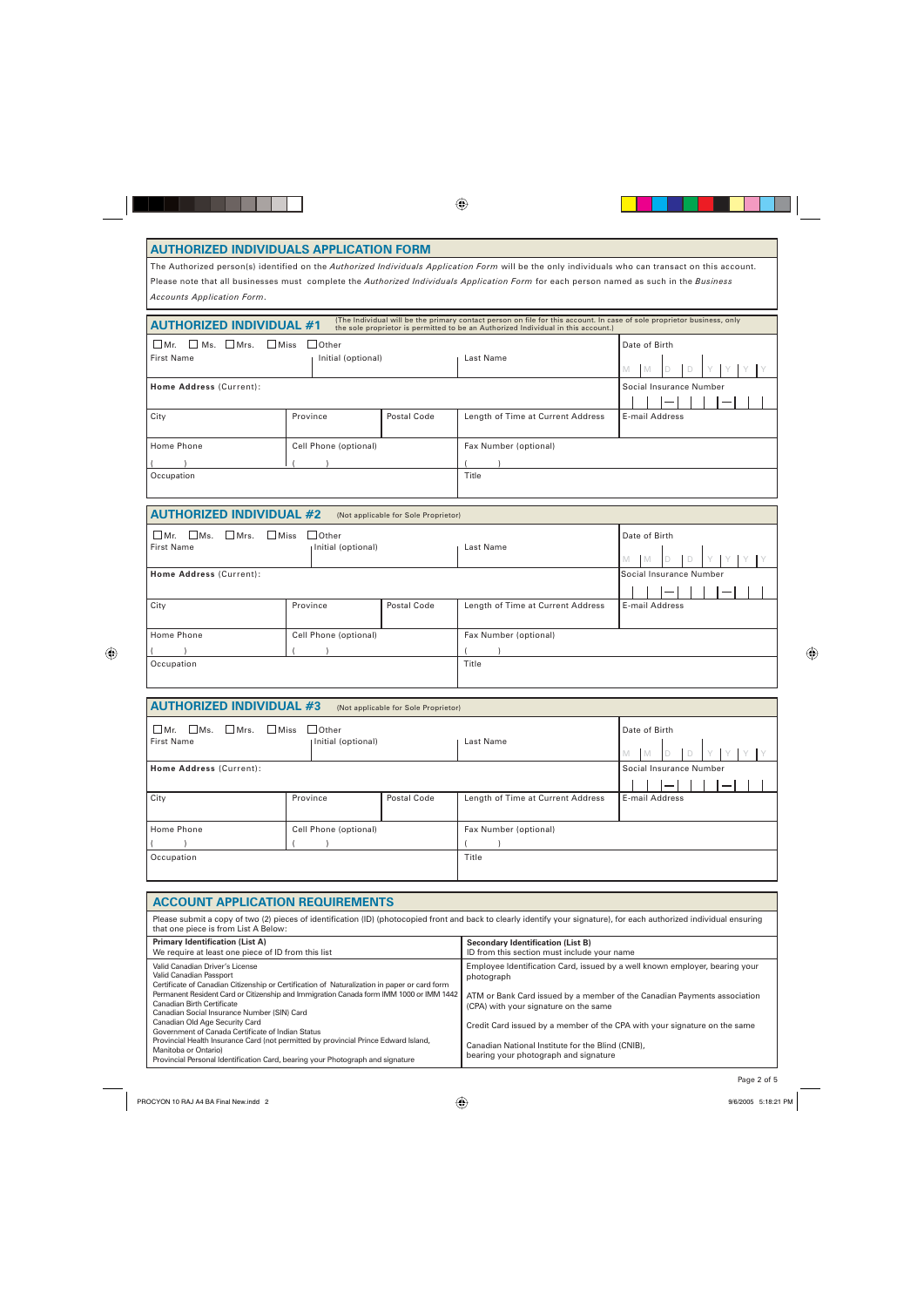### **AUTHORIZATION**

| I/We agree and acknowledge that ICICI Bank Canada (the "Bank") will verify the information provided above to ensure it's accuracy and confirm my/our identity.<br>I/We acknowledge that I/We have read and understood the Bank's Account Terms and Conditions and Website Terms of Use and agree to be bound by them<br>as they relate to this account. I/We confirm that I/We have read and understood the Bank's Privacy Policy(the "policy") and I/We consent to the collection,<br>use and disclosure of my/our personal information in accordance with the policy as amended from time to time. I/We hereby confirm that all necessary,<br>corporate, regulatory or other actions and authorizations (including, without limitation, passing of necessary resolutions) as may be required for the purpose<br>of opening and operating the account(s) sought to be opened pursuant to this application as well as for establishing a banking relationship with the Bank in<br>accordance with the Bank's Account Terms and Conditions have been duly obtained and are in full force and effect.<br>I/We hereby represent that all the information in this Authorized Individuals Application Form is true and complete and agree that it can be relied on by the Bank. |                                 |
|----------------------------------------------------------------------------------------------------------------------------------------------------------------------------------------------------------------------------------------------------------------------------------------------------------------------------------------------------------------------------------------------------------------------------------------------------------------------------------------------------------------------------------------------------------------------------------------------------------------------------------------------------------------------------------------------------------------------------------------------------------------------------------------------------------------------------------------------------------------------------------------------------------------------------------------------------------------------------------------------------------------------------------------------------------------------------------------------------------------------------------------------------------------------------------------------------------------------------------------------------------------------------|---------------------------------|
|                                                                                                                                                                                                                                                                                                                                                                                                                                                                                                                                                                                                                                                                                                                                                                                                                                                                                                                                                                                                                                                                                                                                                                                                                                                                            | (Legal Name of the Business)    |
| by the following authorized individual(s):                                                                                                                                                                                                                                                                                                                                                                                                                                                                                                                                                                                                                                                                                                                                                                                                                                                                                                                                                                                                                                                                                                                                                                                                                                 |                                 |
|                                                                                                                                                                                                                                                                                                                                                                                                                                                                                                                                                                                                                                                                                                                                                                                                                                                                                                                                                                                                                                                                                                                                                                                                                                                                            |                                 |
| Authorized Individual #1 Signature                                                                                                                                                                                                                                                                                                                                                                                                                                                                                                                                                                                                                                                                                                                                                                                                                                                                                                                                                                                                                                                                                                                                                                                                                                         | Date (MM/DD/YYYY)               |
|                                                                                                                                                                                                                                                                                                                                                                                                                                                                                                                                                                                                                                                                                                                                                                                                                                                                                                                                                                                                                                                                                                                                                                                                                                                                            |                                 |
| Authorized Individual #2 Signature                                                                                                                                                                                                                                                                                                                                                                                                                                                                                                                                                                                                                                                                                                                                                                                                                                                                                                                                                                                                                                                                                                                                                                                                                                         | Date (MM/DD/YYYY)               |
| Authorized Individual #3 Signature                                                                                                                                                                                                                                                                                                                                                                                                                                                                                                                                                                                                                                                                                                                                                                                                                                                                                                                                                                                                                                                                                                                                                                                                                                         | Date (MM/DD/YYYY)               |
|                                                                                                                                                                                                                                                                                                                                                                                                                                                                                                                                                                                                                                                                                                                                                                                                                                                                                                                                                                                                                                                                                                                                                                                                                                                                            |                                 |
| <b>FINANCIAL REPRESENTATIVE INFORMATION</b>                                                                                                                                                                                                                                                                                                                                                                                                                                                                                                                                                                                                                                                                                                                                                                                                                                                                                                                                                                                                                                                                                                                                                                                                                                |                                 |
| I confirm that I have seen the original identity verification documentation presented by applicant. I undertake to deliver the completed<br>Third Party identification form. I also undertake to inform the Bank if become aware that the account is being operated for the benefit of<br>a third party.                                                                                                                                                                                                                                                                                                                                                                                                                                                                                                                                                                                                                                                                                                                                                                                                                                                                                                                                                                   |                                 |
| Has the applicant been your client for less than one year? $\Box$ Yes $\Box$ No                                                                                                                                                                                                                                                                                                                                                                                                                                                                                                                                                                                                                                                                                                                                                                                                                                                                                                                                                                                                                                                                                                                                                                                            |                                 |
| Financial Representative's Name                                                                                                                                                                                                                                                                                                                                                                                                                                                                                                                                                                                                                                                                                                                                                                                                                                                                                                                                                                                                                                                                                                                                                                                                                                            | Financial Representative's Code |
| Financial Representative's Signature                                                                                                                                                                                                                                                                                                                                                                                                                                                                                                                                                                                                                                                                                                                                                                                                                                                                                                                                                                                                                                                                                                                                                                                                                                       | Date (MM/DD/YYY)                |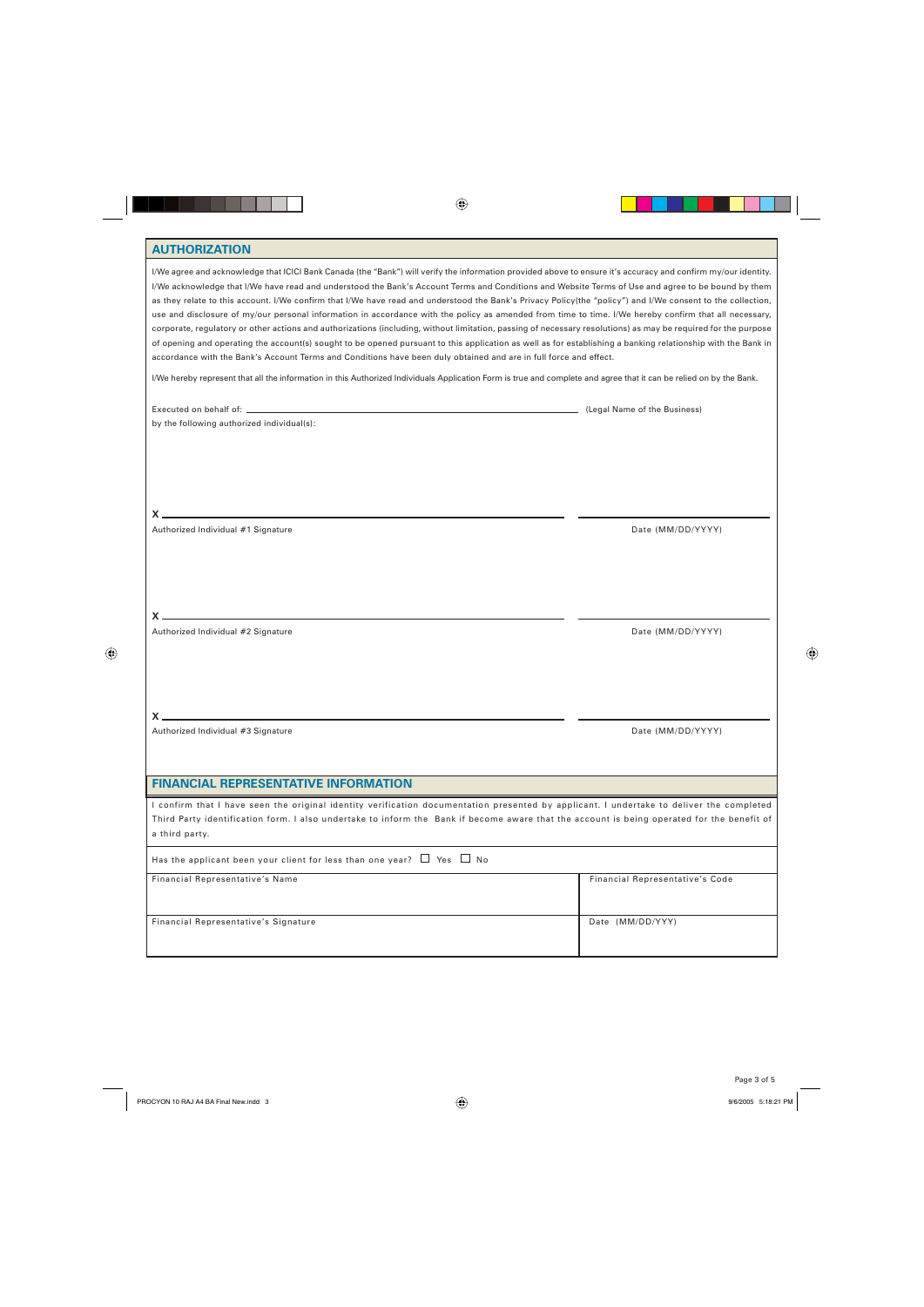#### **BUSINESS BANKING RESOLUTION FORM** (Not applicable for Sole Proprietor)

|                                                          | <b>POULLED DATTITUTE HEOGEO HOTEL CHINE (HOLGIPPIKGING TO JOINT HOPHNICO)</b>                                                                                                                                                  |                |
|----------------------------------------------------------|--------------------------------------------------------------------------------------------------------------------------------------------------------------------------------------------------------------------------------|----------------|
| Resolution of the:                                       |                                                                                                                                                                                                                                |                |
| Check one of the following business types as applicable: |                                                                                                                                                                                                                                |                |
| Board of Directors of:                                   | <u> 1980 - Jan Stein, amerikansk politiker (d. 1980)</u>                                                                                                                                                                       |                |
| <b>OR</b>                                                | (NAME OF CORPORATION)                                                                                                                                                                                                          |                |
| Partners of:                                             |                                                                                                                                                                                                                                |                |
| <b>OR</b>                                                | (NAME OF PARTNERSHIP)                                                                                                                                                                                                          | "the Business" |
|                                                          | Officers / Members of: the contract of the contract of the contract of the contract of the contract of the contract of the contract of the contract of the contract of the contract of the contract of the contract of the con |                |
|                                                          | (NAME OF GROUP OR ASSOCIATION)                                                                                                                                                                                                 |                |
| having its chief executive office at:                    |                                                                                                                                                                                                                                |                |
|                                                          |                                                                                                                                                                                                                                |                |
| <b>UNIT</b>                                              | <b>STREET</b>                                                                                                                                                                                                                  |                |
|                                                          |                                                                                                                                                                                                                                |                |
| <b>CITY</b>                                              | PROVINCE                                                                                                                                                                                                                       | POSTAL CODE    |
|                                                          |                                                                                                                                                                                                                                |                |

The Business resolves that:

- 1. The Business appoints ICICI Bank Canada ("ICICI Bank") as the bank of the Business.
- 2. Subject to paragraph 6, the directors, partners or members (as applicable) of the Business do, from time to time, authorize any Authorized Individual(s) to do any of the following:

 (a) deposit, withdraw or order transfers of funds from the Business' bank account by means made available by ICICI Bank from time to time and as set out in the account Terms and Conditions;

 (b) execute and deliver any agreements or other documents or instruments with or in favour of ICICI Bank, or give any authority to ICICI Bank required in connection with the banking business of the Business whether generally or with regard to any particular transaction, instrument or agreement, including, without limitation, ICICI Bank's Account Terms and Conditions, as such Account Terms and Conditions may be amended by ICICI Bank from time to time;

 (c) receive statements, instruments and other items and documents relating to the Business' accounts with or any service of ICICI Bank (including any revisions to ICICI Bank's rules, manuals of operations or terms and conditions) and to settle and certify the Business' accounts with ICICI Bank;

 (d) receive from ICICI Bank any software and any security devices, including security cards, codes, personal identification numbers and passwords relating to electronic banking services or electronic communications or communications by telephone between the Business and ICICI Bank; and

 (e) generally to exercise all rights, powers and authorities which the Business may exercise under the authority of the constating documents and by-laws (if applicable) of the Business and the laws and regulations relating to or affecting the Business.

3. The provisions contained in any agreement, document or instrument entered into and delivered to ICICI Bank, including, without limitation, ICICI Bank's Account Agreement, as such Account Terms and Conditions may be amended by ICICI Bank from time to time, including, without

 limitation, the provisions concerning the binding effect of electronic and telephonic communications received by ICICI Bank from or in the name of the Business, and the performance by the Business of its obligations thereunder, are hereby expressly authorized, sanctioned and approved.

- 4. Only Authorized Individuals are permitted to transact on any accounts of the Business held at ICICI Bank and are hereby authorized for and on behalf of the Business to do any of the things and deliver, from time to time, any of the agreements, documents or instruments, as the case may be, set forth in paragraph 2 of this Resolution.
- 5. Subject to paragraph 6, all instructions, acts and things done and documents, agreements and instruments executed on behalf of the Business in accordance with the foregoing and delivered to ICICI Bank by any Authorized Individual(s) shall be valid and binding upon the Business, whether or not executed under corporate seal, and shall be enforceable against the Business and may be relied and acted upon by ICICI Bank.
- 6. Subject to the Account Terms and Conditions, the Business may appoint or revoke the appointment of Authorized Individual(s) only by executing a resolution that is duly and validly authorized and binding on the Business.
- 7. The Business shall provide ICICI Bank with a certified copy of this resolution. ICICI Bank is entitled to rely on the certified copy of this resolution as duly and validly authorized and binding on the Business. ICICI Bank does not need to make any further inquiry into the authority of the undersigned to bind the Business.
- 8. There are no provisions in the constating documents, by-law, unanimous shareholders agreements, documents governing the formation and governance of the Business or any other agreement, document or instrument to which the Business is bound which restrict, limit or regulate in any way the powers of the Business, or the powers of the directors, partners, members/officers (as applicable) on behalf of the Business, to do any of the acts and execute any of the documents referred to in the Account Terms and Conditions (as such may be amended by ICICI Bank from time to time).

| <b>CERTIFICATE</b>                                                          |                                |                                                                                                                                                                                                                                                                                                                                                                                                                                                                                                                                                                                                 |
|-----------------------------------------------------------------------------|--------------------------------|-------------------------------------------------------------------------------------------------------------------------------------------------------------------------------------------------------------------------------------------------------------------------------------------------------------------------------------------------------------------------------------------------------------------------------------------------------------------------------------------------------------------------------------------------------------------------------------------------|
| The undersigned,                                                            | being a $/$ the<br>(YOUR NAME) | (YOUR TITLE)                                                                                                                                                                                                                                                                                                                                                                                                                                                                                                                                                                                    |
| obligations, and payments to ICICI Bank in accordance with this resolution. |                                | of the Business, hereby certifies on behalf of the Business that the foregoing is a true copy of a resolution properly passed by the board of<br>directors of the corporation, partners of the Partnership, or officers/members of the group/association (as applicable) of the Business and<br>that the said resolution is now in full force and effect and unamended as of the date hereof. The following is applicable to not-for-profit<br>groups and associations only: the authorized representative of the group/association agrees to be personally liable for any and all liabilities, |
| <b>N</b>                                                                    | x                              |                                                                                                                                                                                                                                                                                                                                                                                                                                                                                                                                                                                                 |
| <b>DATED the</b>                                                            | Signature:                     |                                                                                                                                                                                                                                                                                                                                                                                                                                                                                                                                                                                                 |